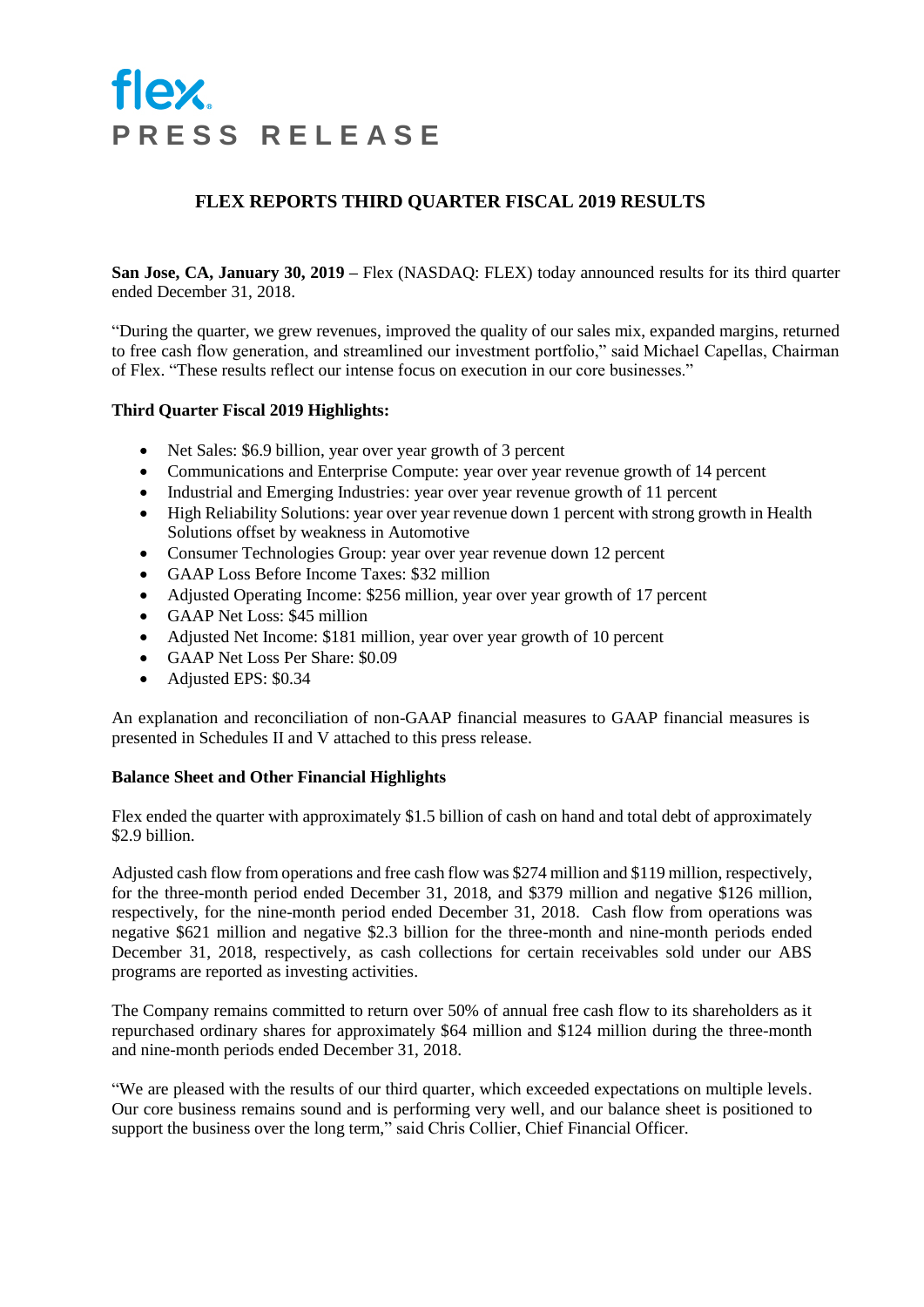### flex. **P R E S S R E L E A S E Fourth Quarter Fiscal 2019 Guidance**

#### • Revenue \$6.2 billion to \$6.6 billion

- GAAP Income Before Income Taxes \$110 million to \$140 million
- Adjusted Operating Income \$195 million to \$225 million
- GAAP EPS \$0.18 to \$0.21 which includes stock-based compensation expense and intangible amortization
- Adjusted EPS \$0.25 to \$0.28

#### **Webcast and Conference Call**

The Flex management team will host a conference call today at 2:00 PM (PT) / 5:00 PM (ET), to review third quarter fiscal 2019 results. A live webcast of the event and slides will be available on the Flex Investor Relations website at http://investors.flex.com. An audio replay and transcript will also be available after the event on the Flex Investor Relations website.

#### **About Flex**

Flex Ltd. (Reg. No. 199002645H) is the *Sketch-to-Scale*® solutions provider that designs and builds *Intelligent Products for a Connected World*®. With approximately 200,000 professionals across 30 countries, Flex provides innovative design, engineering, manufacturing, real-time supply chain insight and logistics services to companies of all sizes in various industries and end-markets. For more information, visit flex.com or follow us on Twitter @Flexintl. *Flex – Live Smarter*™

#### **Contacts**

Kevin Kessel, CFA Vice President, Investor Relations (408) 576-7985 kevin.kessel@flex.com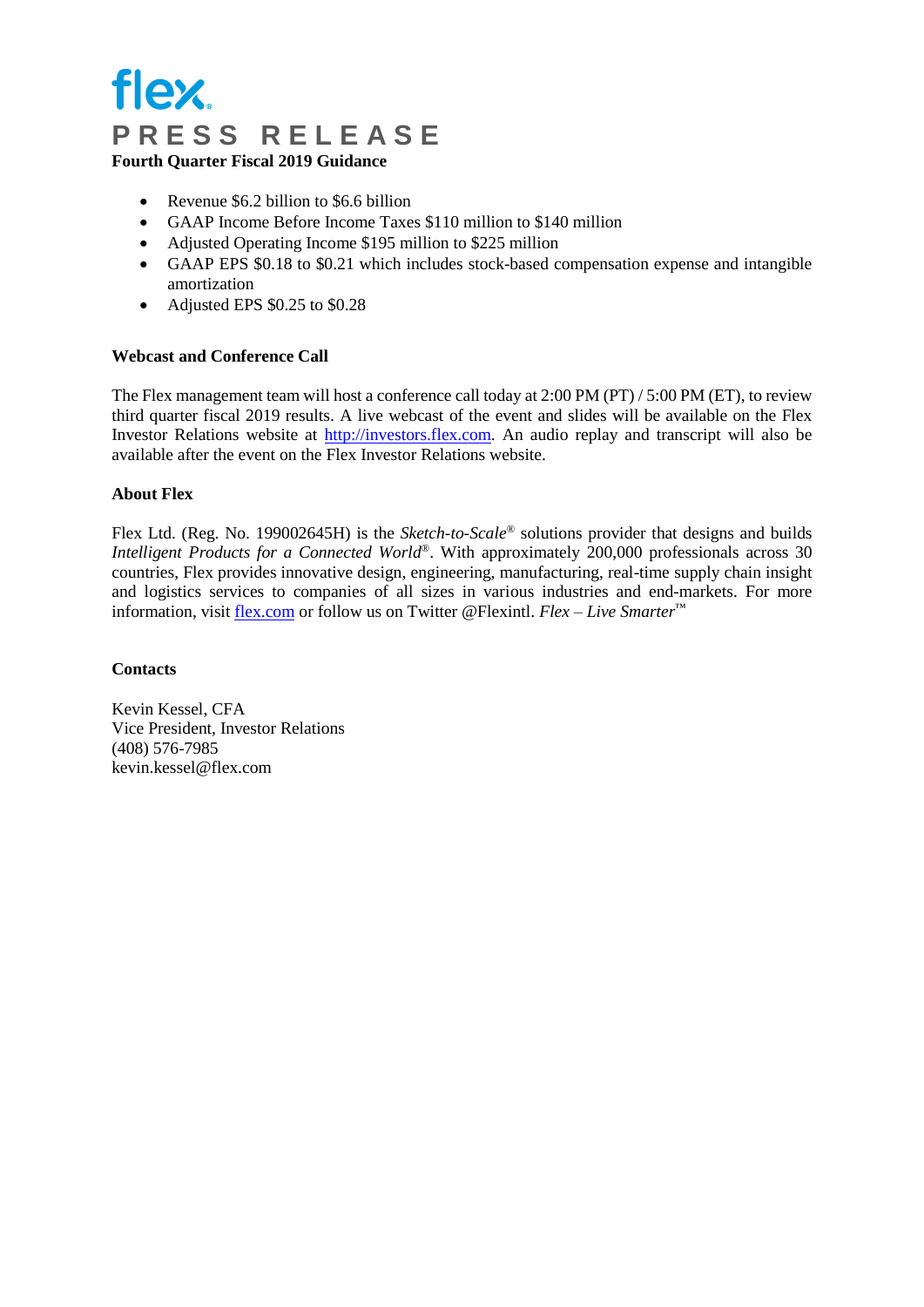### flex. **P R E S S R E L E A S E Forward-Looking Statements**

This press release contains forward-looking statements within the meaning of U.S. securities laws, including statements related to future expected revenues and earnings per share. These forward-looking statements involve risks and uncertainties that could cause the actual results to differ materially from those anticipated by these forward-looking statements. Readers are cautioned not to place undue reliance on these forward-looking statements. These risks include: that future revenues and earnings may not be achieved as expected; the challenges of effectively managing our operations, including our ability to control costs and manage changes in our operations; litigation and regulatory investigations and proceedings; our identification of material weaknesses in our internal control over financial reporting, which could, if not remediated result in a material misstatement in our financial statements; compliance with legal and regulatory requirements; the possibility that benefits of the Company's restructuring actions may not materialize as expected; that the expected revenue and margins from recently launched programs may not be realized; our dependence on a small number of customers; the impact of capacity constraints on our business in India; the impact of component shortages, including its impact on our revenues; geopolitical risk, including the termination and renegotiation of international trade agreements; that recently proposed changes or future changes in tax laws in certain jurisdictions where we operate could materially impact our tax expense; the effects that the current macroeconomic environment could have on our business and demand for our products; and the effects that current credit and market conditions could have on the liquidity and financial condition of our customers and suppliers, including any impact on their ability to meet their contractual obligations.

Additional information concerning these and other risks is described under "Risk Factors" and "Management's Discussion and Analysis of Financial Condition and Results of Operations" in our reports on Forms 10-K and 10-Q that we file with the U.S. Securities and Exchange Commission. The forward-looking statements in this press release are based on current expectations and Flex assumes no obligation to update these forward-looking statements. Our share repurchase program does not obligate the Company to repurchase a specific number of shares and may be suspended or terminated at any time without prior notice.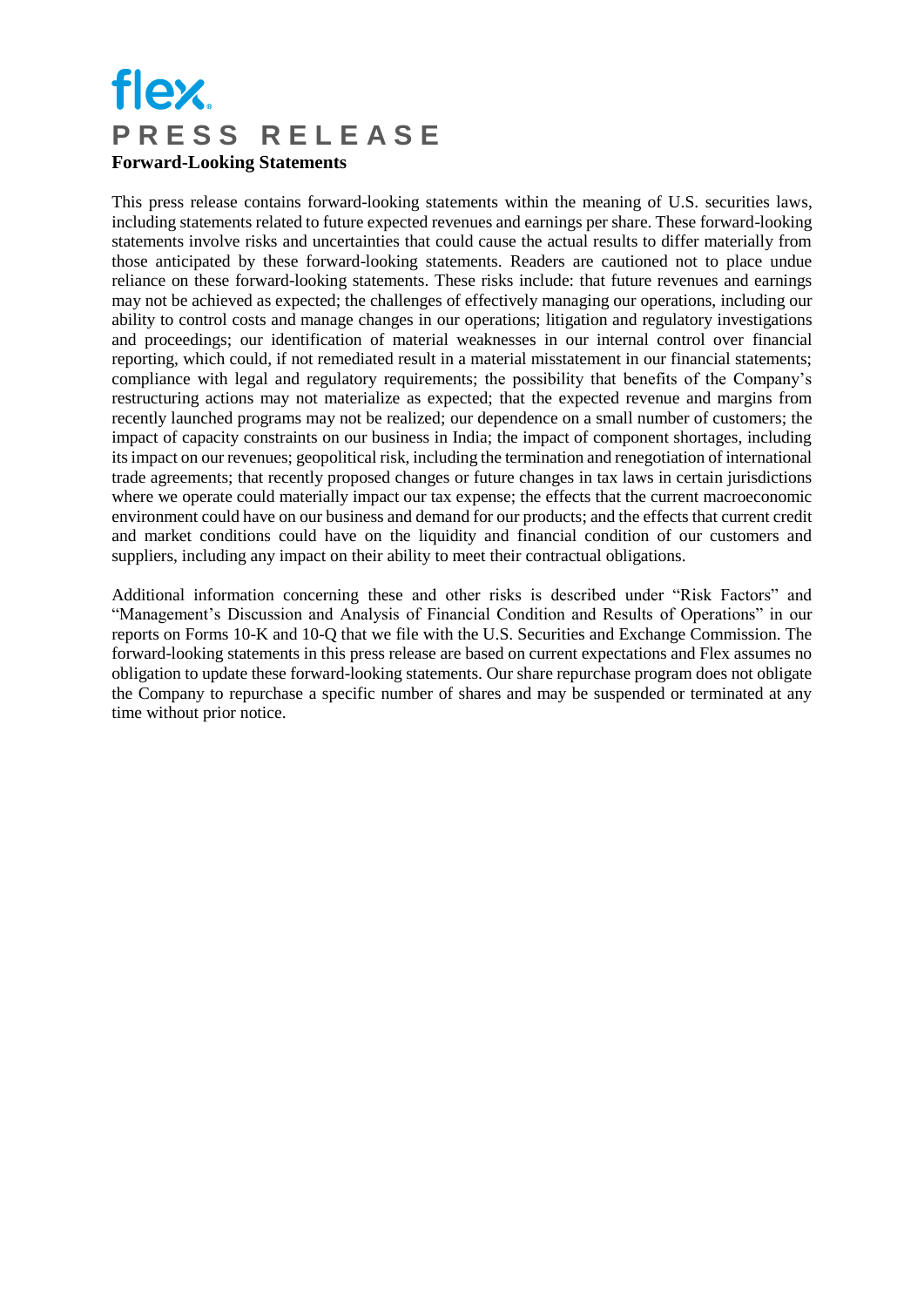**SCHEDULE I**

#### **FLEX**

#### **UNAUDITED CONDENSED CONSOLIDATED STATEMENTS OF OPERATIONS**

#### **(In thousands, except per share amounts)**

|                                                                   | <b>Three-Month Periods Ended</b> |           |                   |           |
|-------------------------------------------------------------------|----------------------------------|-----------|-------------------|-----------|
|                                                                   | December 31, 2018                |           | December 31, 2017 |           |
| <b>GAAP:</b>                                                      |                                  |           |                   |           |
| Net sales                                                         | \$                               | 6,944,827 | \$                | 6,751,552 |
| Cost of sales                                                     |                                  | 6,527,067 |                   | 6,305,224 |
| Restructuring charges                                             |                                  | 60,435    |                   |           |
| Gross profit                                                      |                                  | 357,325   |                   | 446,328   |
| Selling, general and administrative expenses                      |                                  | 237,556   |                   | 247,365   |
| Intangible amortization                                           |                                  | 20,308    |                   | 19,588    |
| Restructuring charges                                             |                                  | 5,408     |                   |           |
| Interest and other, net                                           |                                  | 54,087    |                   | 31,350    |
| Other charges, net                                                |                                  | 71,879    |                   | 6,865     |
| Income (loss) before income taxes                                 |                                  | (31, 913) |                   | 141,160   |
| Provision for income taxes                                        |                                  | 13,256    |                   | 22,827    |
| Net income (loss)                                                 | \$                               | (45, 169) | \$                | 118,333   |
| Earnings (losses) per share:                                      |                                  |           |                   |           |
| <b>GAAP</b>                                                       |                                  | (0.09)    |                   | 0.22      |
| Non-GAAP                                                          | \$                               | 0.34      | \$                | 0.31      |
| Basic shares used in computing per share amounts <sup>(2)</sup>   |                                  | 524,876   |                   | 528,405   |
| Diluted shares used in computing per share amounts <sup>(2)</sup> |                                  | 524,876   |                   | 534,352   |

See Schedule II for the reconciliation of GAAP to non-GAAP financial measures.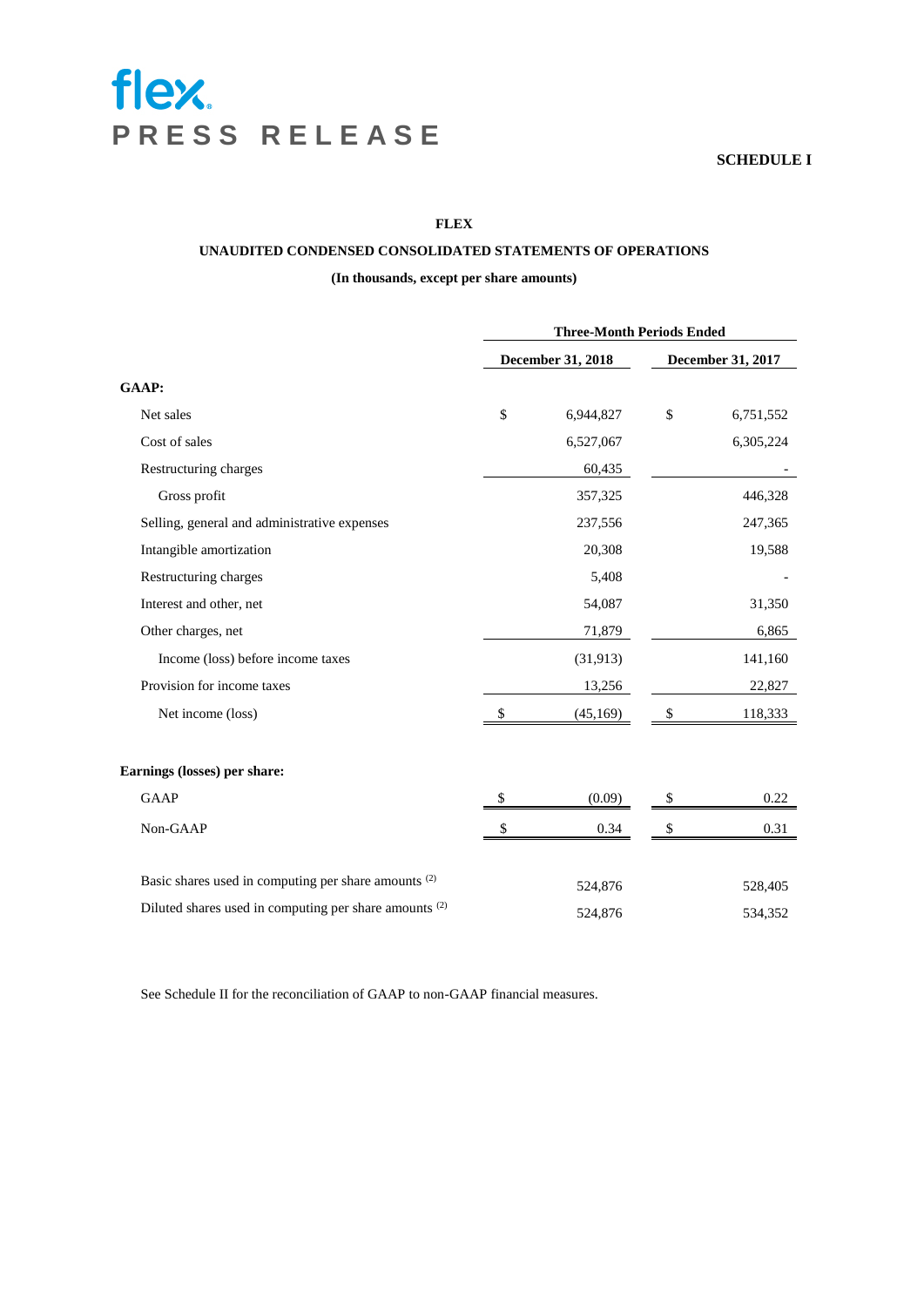#### **FLEX**

#### **UNAUDITED CONDENSED CONSOLIDATED STATEMENTS OF OPERATIONS**

#### **(In thousands, except per share amounts)**

|                                                    | <b>Nine-Month Periods Ended</b> |            |                   |            |
|----------------------------------------------------|---------------------------------|------------|-------------------|------------|
|                                                    | December 31, 2018               |            | December 31, 2017 |            |
| <b>GAAP:</b>                                       |                                 |            |                   |            |
| Net sales                                          | \$                              | 20,079,387 | \$                | 19,030,244 |
| Cost of sales                                      |                                 | 18,852,395 |                   | 17,775,678 |
| Restructuring charges                              |                                 | 89,512     |                   | 7,981      |
| Gross profit                                       |                                 | 1,137,480  |                   | 1,246,585  |
| Selling, general and administrative expenses       |                                 | 722,608    |                   | 772,325    |
| Intangible amortization                            |                                 | 57,059     |                   | 55,865     |
| Restructuring charges                              |                                 | 10,921     |                   |            |
| Interest and other, net                            |                                 | 136,889    |                   | 85,780     |
| Other income, net                                  |                                 | (8,515)    |                   | (172, 467) |
| Income before income taxes                         |                                 | 218,518    |                   | 505,082    |
| Provision for income taxes                         |                                 | 60,767     |                   | 56,953     |
| Net income                                         | \$                              | 157,751    | \$                | 448,129    |
| Earnings per share:                                |                                 |            |                   |            |
| <b>GAAP</b>                                        | \$                              | 0.30       | \$                | 0.84       |
| Non-GAAP                                           | \$                              | 0.87       | \$                | 0.81       |
| Diluted shares used in computing per share amounts |                                 | 532,308    |                   | 535,972    |

See Schedule II for the reconciliation of GAAP to non-GAAP financial measures.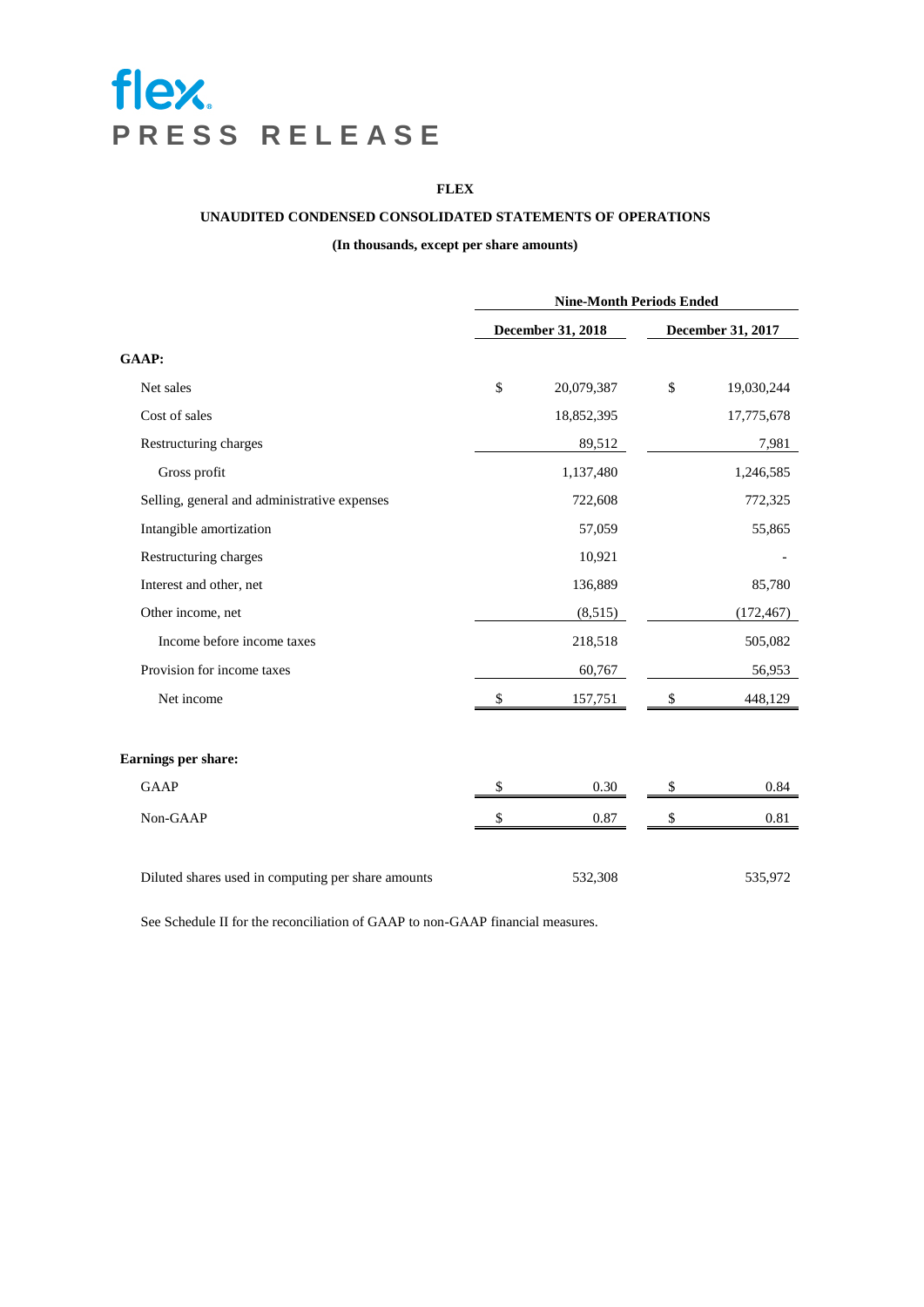#### **SCHEDULE II**

**FLEX**

#### **RECONCILIATION OF GAAP TO NON-GAAP FINANCIAL MEASURES (1)**

#### **(In thousands, except per share amounts)**

|                                                   | <b>Three-Month Periods Ended</b> |    |                          |
|---------------------------------------------------|----------------------------------|----|--------------------------|
|                                                   | December 31, 2018                |    | <b>December 31, 2017</b> |
| <b>GAAP</b> gross profit                          | \$<br>357,325                    | \$ | 446,328                  |
| Stock-based compensation expense                  | 4,769                            |    | 5,358                    |
| Customer related asset impairments <sup>(3)</sup> | 29,491                           |    |                          |
| Restructuring charges <sup>(4)</sup>              | 60,435                           |    |                          |
| Contingencies and other <sup>(5)</sup>            | 1,174                            |    |                          |
| Non-GAAP gross profit                             | \$<br>453,194                    | \$ | 451,686                  |
| <b>GAAP</b> income (loss) before income taxes     | \$<br>(31, 913)                  | \$ | 141,160                  |
| Intangible amortization                           | 20,308                           |    | 19,588                   |
| Stock-based compensation expense                  | 21,027                           |    | 20,758                   |
| Customer related asset impairments <sup>(3)</sup> | 50,153                           |    |                          |
| Restructuring charges <sup>(4)</sup>              | 65,843                           |    |                          |
| Contingencies and other <sup>(5)</sup>            | 4,994                            |    |                          |
| Other charges, net (6)                            | 71,879                           |    | 6,865                    |
| Interest and other, net                           | 54,087                           |    | 31,350                   |
| <b>Non-GAAP</b> operating income                  | \$<br>256,378                    | \$ | 219,721                  |
| <b>GAAP</b> provision for income taxes            | \$<br>13,256                     | \$ | 22,827                   |
| Intangible amortization benefit                   | 2,185                            |    | 2,185                    |
| Tax impact on tax receivable, net (7)             | 2,218                            |    |                          |
| Other adjustments for taxes <sup>(7)</sup>        | 5,058                            |    |                          |
| <b>Non-GAAP provision for income taxes</b>        | \$<br>22,717                     | \$ | 25,012                   |
| <b>GAAP</b> net income (loss)                     | \$<br>(45,169)                   | \$ | 118,333                  |
| Intangible amortization                           | 20,308                           |    | 19,588                   |
| Stock-based compensation expense                  | 21,027                           |    | 20,758                   |
| Restructuring charges <sup>(4)</sup>              | 65,843                           |    |                          |
| Customer related asset impairments <sup>(3)</sup> | 50,153                           |    |                          |
| Contingencies and other <sup>(5)</sup>            | 4,994                            |    |                          |
| Other charges, interest and other, net (6)        | 72,903                           |    | 7,892                    |
| Adjustments for taxes <sup>(7)</sup>              | (9,461)                          |    | (2,185)                  |
| Non-GAAP net income                               | \$<br>180,598                    | \$ | 164,386                  |
| Diluted earnings (losses) per share (2):          |                                  |    |                          |
| <b>GAAP</b>                                       | \$<br>(0.09)                     | \$ | 0.22                     |
| Non-GAAP                                          | \$<br>0.34                       | \$ | 0.31                     |

See the accompanying notes on Schedule V attached to this press release.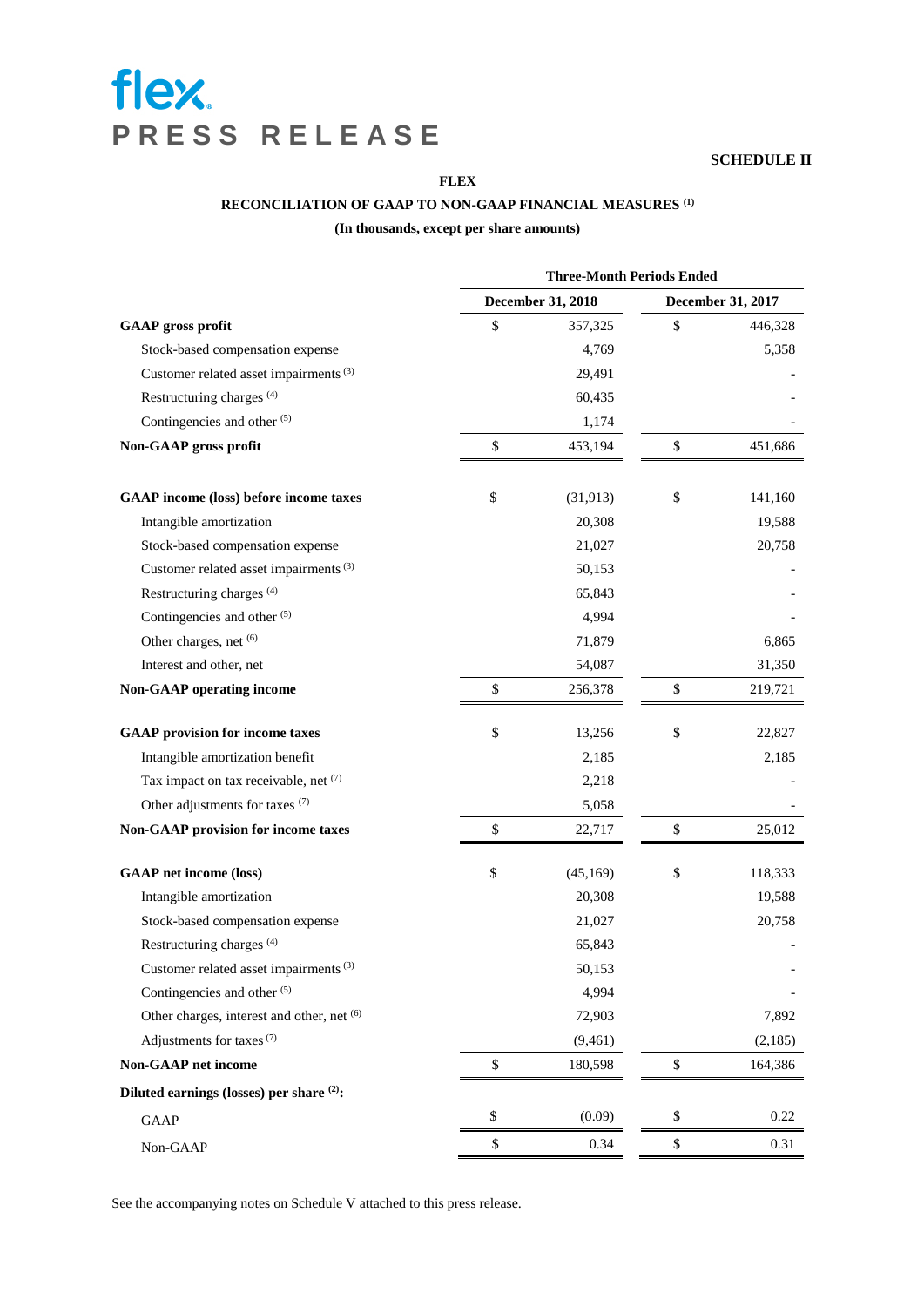#### **FLEX RECONCILIATION OF GAAP TO NON-GAAP FINANCIAL MEASURES (1)**

**(In thousands, except per share amounts)**

|                                                   | <b>Nine-Month Periods Ended</b> |                   |              |                   |
|---------------------------------------------------|---------------------------------|-------------------|--------------|-------------------|
|                                                   |                                 | December 31, 2018 |              | December 31, 2017 |
| <b>GAAP</b> gross profit                          | \$                              | 1,137,480         | \$           | 1,246,585         |
| Stock-based compensation expense                  |                                 | 14,940            |              | 13,662            |
| Customer related asset impairments <sup>(3)</sup> |                                 | 41,843            |              |                   |
| Restructuring charges <sup>(4)</sup>              |                                 | 89,512            |              | 7,981             |
| New revenue standard adoption impact (8)          |                                 | 9,291             |              |                   |
| Contingencies and other <sup>(5)</sup>            |                                 | 6,409             |              | 10,952            |
| Non-GAAP gross profit                             | \$                              | 1,299,475         | \$           | 1,279,180         |
| <b>GAAP</b> income before income taxes            | \$                              | 218,518           | \$           | 505,082           |
| Intangible amortization                           |                                 | 57,059            |              | 55,865            |
| Stock-based compensation expense                  |                                 | 61,061            |              | 63,018            |
| Customer related asset impairments <sup>(3)</sup> |                                 | 67,517            |              | 4,753             |
| Restructuring charges <sup>(4)</sup>              |                                 | 100,433           |              | 7,981             |
| New revenue standard adoption impact (8)          |                                 | 9,291             |              |                   |
| Contingencies and other <sup>(5)</sup>            |                                 | 25,363            |              | 35,952            |
| Other income, net (6)                             |                                 | (8,515)           |              | (172, 467)        |
| Interest and other, net                           |                                 | 136,889           |              | 85,780            |
| <b>Non-GAAP</b> operating income                  | \$                              | 667,616           | \$           | 585,964           |
| <b>GAAP</b> provision for income taxes            | \$                              | 60,767            | \$           | 56,953            |
| Intangible amortization benefit                   |                                 | 6,702             |              | 6,201             |
| Tax impact on tax receivable, net (7)             |                                 | (4,799)           |              |                   |
| Other adjustments for taxes <sup>(7)</sup>        |                                 | 4,366             |              | 2,738             |
| <b>Non-GAAP provision for income taxes</b>        | \$                              | 67,036            | \$           | 65,892            |
| <b>GAAP</b> net income                            | \$                              | 157,751           | \$           | 448,129           |
| Intangible amortization                           |                                 | 57,059            |              | 55,865            |
| Stock-based compensation expense                  |                                 | 61,061            |              | 63,018            |
| Restructuring charges <sup>(4)</sup>              |                                 | 100,433           |              | 7,981             |
| Customer related asset impairments <sup>(3)</sup> |                                 | 67,517            |              | 4,753             |
| New revenue standard adoption impact (8)          |                                 | 9,291             |              |                   |
| Contingencies and other <sup>(5)</sup>            |                                 | 25,363            |              | 35,952            |
| Other charges, interest and other, net (6)        |                                 | (10, 313)         |              | (171, 440)        |
| Adjustments for taxes <sup>(7)</sup>              |                                 | (6,269)           |              | (8,939)           |
| <b>Non-GAAP</b> net income                        | \$                              | 461,893           | $\mathbb{S}$ | 435,319           |
| Diluted earnings per share:                       |                                 |                   |              |                   |
| <b>GAAP</b>                                       | \$                              | 0.30              | \$           | 0.84              |
| Non-GAAP                                          | \$                              | 0.87              | \$           | 0.81              |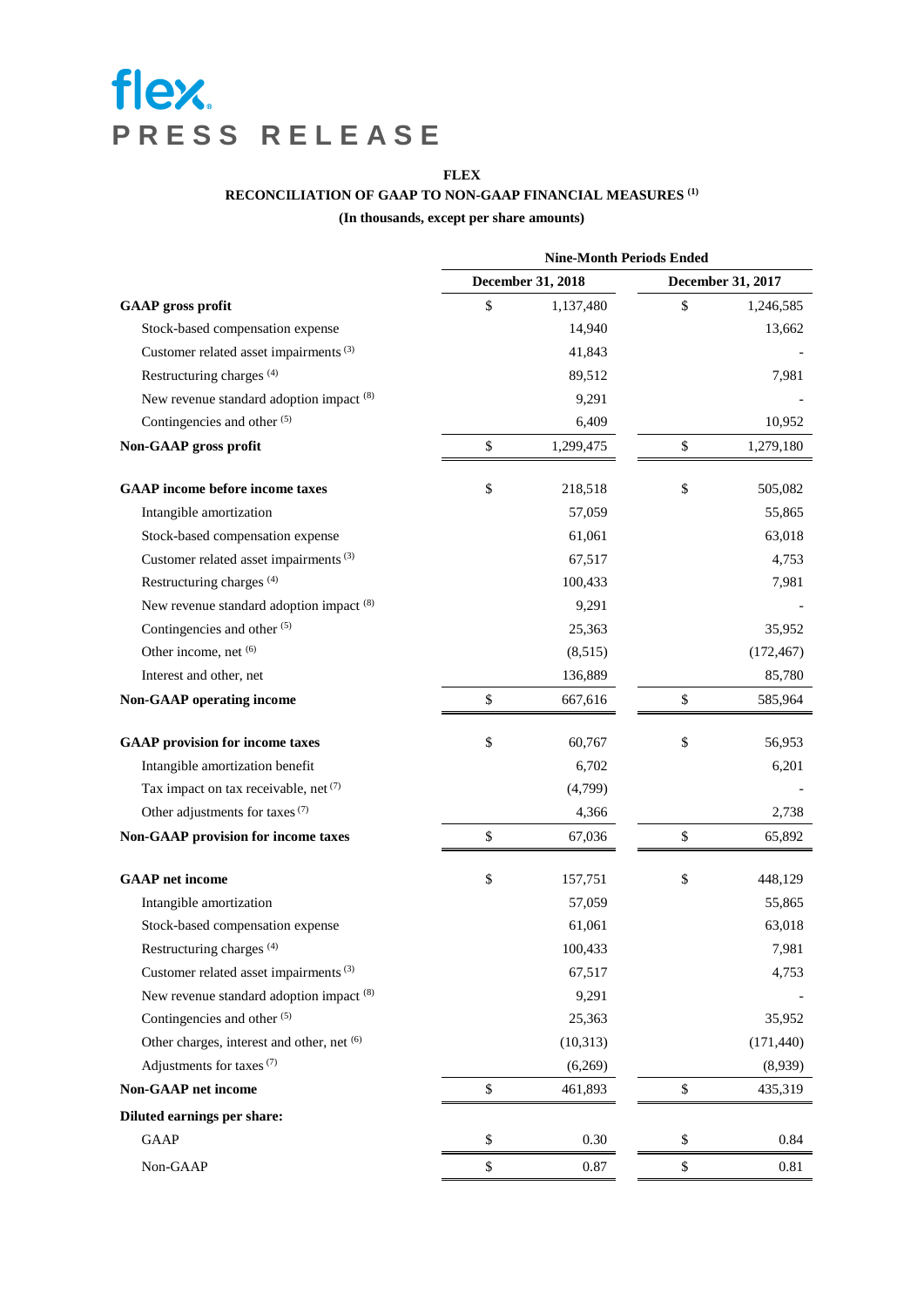

#### **SCHEDULE III**

#### **FLEX**

#### **UNAUDITED CONDENSED CONSOLIDATED BALANCE SHEETS**

#### **(In thousands)**

|                                                             | As of December 31, 2018 | As of March 31, 2018 |
|-------------------------------------------------------------|-------------------------|----------------------|
| <b>ASSETS</b>                                               |                         |                      |
| Current assets:                                             |                         |                      |
| Cash and cash equivalents                                   | \$<br>1,503,368         | \$<br>1,472,424      |
| Accounts receivable, net of allowance for doubtful accounts | 2,861,830               | 2,517,695            |
| Contract assets                                             | 298,451                 |                      |
| Inventories                                                 | 3,897,891               | 3,799,829            |
| Other current assets                                        | 930,376                 | 1,380,466            |
| Total current assets                                        | 9,491,916               | 9,170,414            |
| Property and equipment, net                                 | 2,214,148               | 2,239,506            |
| Goodwill                                                    | 1,078,834               | 1,121,170            |
| Other intangible assets, net                                | 349,645                 | 424,433              |
| Other assets                                                | 840,542                 | 760,332              |
| Total assets                                                | \$<br>13,975,085        | \$<br>13,715,855     |
| <b>LIABILITIES AND SHAREHOLDERS' EQUITY</b>                 |                         |                      |
| Current liabilities:                                        |                         |                      |
| Bank borrowings and current portion of long-term debt       | \$<br>43,249            | \$<br>43,011         |
| Accounts payable                                            | 5,543,349               | 5,122,303            |
| Accrued payroll                                             | 389,746                 | 383,332              |
| Other current liabilities                                   | 1,527,276               | 1,719,418            |
| Total current liabilities                                   | 7,503,620               | 7,268,064            |
| Long-term debt, net of current portion                      | 2,906,251               | 2,897,631            |
| Other liabilities                                           | 486,886                 | 531,587              |
| Total shareholders' equity                                  | 3,078,328               | 3,018,573            |
| Total liabilities and shareholders' equity                  | \$<br>13,975,085        | \$<br>13,715,855     |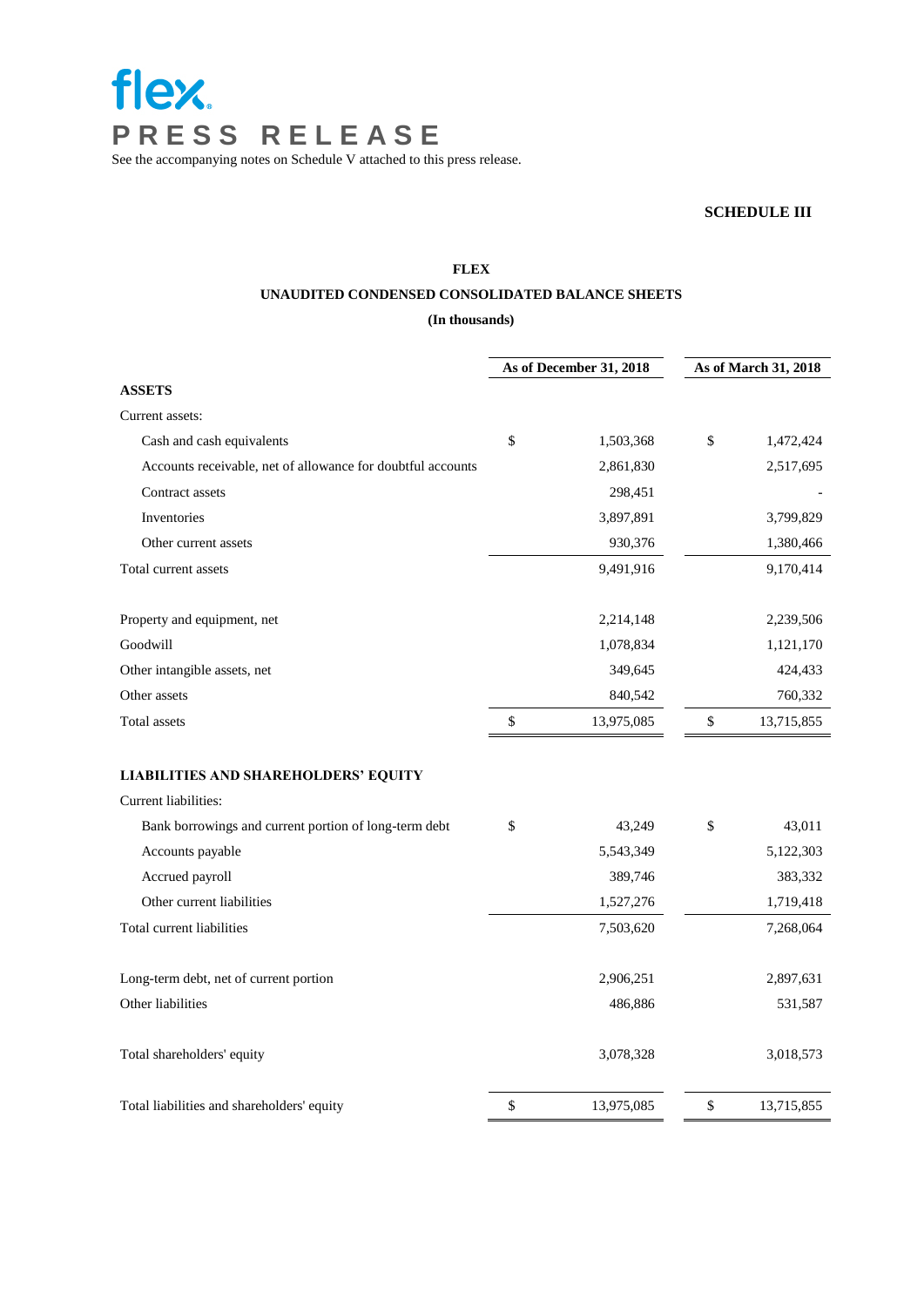#### **SCHEDULE IV**

#### **FLEX**

#### **UNAUDITED CONDENSED CONSOLIDATED STATEMENTS OF CASH FLOWS**

#### **(In thousands)**

|                                                                                     | <b>Nine-Month Periods Ended</b> |                          |  |
|-------------------------------------------------------------------------------------|---------------------------------|--------------------------|--|
|                                                                                     | December 31, 2018               | <b>December 31, 2017</b> |  |
| <b>CASH FLOWS FROM OPERATING ACTIVITIES:</b>                                        |                                 |                          |  |
| Net income                                                                          | \$<br>157,751                   | \$<br>448,129            |  |
| Depreciation, amortization and other impairment charges                             | 507,164                         | 400,015                  |  |
| Gain from deconsolidation of Bright Machines                                        | (86, 614)                       |                          |  |
| Gain from deconsolidation of Elementum                                              |                                 | (151, 574)               |  |
| Changes in working capital and other                                                | (2,906,906)                     | (3,804,156)              |  |
| Net cash used in operating activities                                               | (2,328,605)                     | (3,107,586)              |  |
| <b>CASH FLOWS FROM INVESTING ACTIVITIES:</b>                                        |                                 |                          |  |
| Purchases of property and equipment                                                 | (592,092)                       | (432,897)                |  |
| Proceeds from the disposition of property and equipment                             | 86,724                          | 43,653                   |  |
| Acquisition of businesses, net of cash acquired                                     | (12,796)                        | (269, 724)               |  |
| Proceeds from divestiture of businesses, net of cash held in<br>divested businesses | 267,147                         | (2,949)                  |  |
| Cash collections of deferred purchase price                                         | 2,707,562                       | 3,538,604                |  |
| Other investing activities, net                                                     | 14,687                          | (120, 934)               |  |
| Net cash provided by investing activities                                           | 2,471,232                       | 2,755,753                |  |
| <b>CASH FLOWS FROM FINANCING ACTIVITIES:</b>                                        |                                 |                          |  |
| Proceeds from bank borrowings and long-term debt                                    | 2,481,407                       | 866,000                  |  |
| Repayments of bank borrowings and long-term debt                                    | (2,447,873)                     | (907, 930)               |  |
| Payments for repurchases of ordinary shares                                         | (123,979)                       | (180,050)                |  |
| Net proceeds from issuance of ordinary shares                                       | 195                             | 2,063                    |  |
| Other financing activities, net                                                     | 9,689                           | 46,482                   |  |
| Net cash used in financing activities                                               | (80, 561)                       | (173, 435)               |  |
| Effect of exchange rates on cash and cash equivalents                               | (31, 122)                       | (14, 224)                |  |
| Net change in cash and cash equivalents                                             | 30,944                          | (539, 492)               |  |
| Cash and cash equivalents, beginning of period                                      | 1,472,424                       | 1,830,675                |  |
| Cash and cash equivalents, end of period                                            | \$<br>1,503,368                 | \$<br>1,291,183          |  |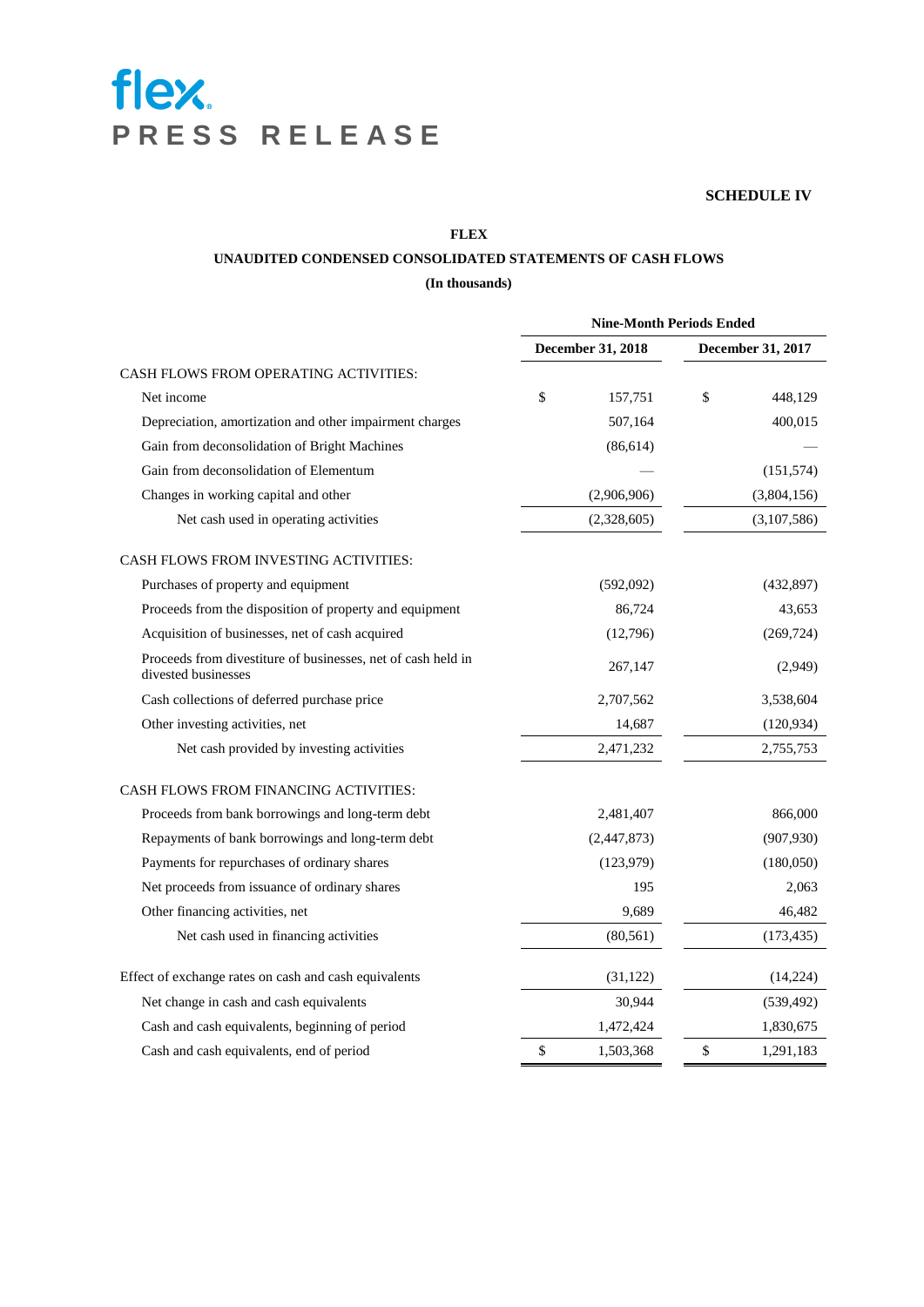**SCHEDULE V**

#### **FLEX AND SUBSIDIARIES NOTES TO SCHEDULE II**

(1) To supplement Flex's unaudited selected financial data presented consistent with Generally Accepted Accounting Principles ("GAAP"), the Company discloses certain non-GAAP financial measures that exclude certain charges, including non-GAAP gross profit, non-GAAP operating income, non-GAAP net income and non-GAAP net income per diluted share. These supplemental measures exclude restructuring charges, stockbased compensation expense, intangible amortization, other discrete events as applicable and the related tax effects. These non-GAAP measures are not in accordance with or an alternative for GAAP, and may be different from non-GAAP measures used by other companies. We believe that these non-GAAP measures have limitations in that they do not reflect all of the amounts associated with Flex's results of operations as determined in accordance with GAAP and that these measures should only be used to evaluate Flex's results of operations in conjunction with the corresponding GAAP measures. The presentation of this additional information is not meant to be considered in isolation or as a substitute for the most directly comparable GAAP measures. We compensate for the limitations of non-GAAP financial measures by relying upon GAAP results to gain a complete picture of the Company's performance.

In calculating non-GAAP financial measures, we exclude certain items to facilitate a review of the comparability of the Company's operating performance on a period-to-period basis because such items are not, in our view, related to the Company's ongoing operational performance. We use non-GAAP measures to evaluate the operating performance of our business, for comparison with forecasts and strategic plans, for calculating return on investment, and for benchmarking performance externally against competitors. In addition, management's incentive compensation is determined using certain non-GAAP measures. Also, when evaluating potential acquisitions, we exclude certain of the items described below from consideration of the target's performance and valuation. Since we find these measures to be useful, we believe that investors benefit from seeing results "through the eyes" of management in addition to seeing GAAP results. We believe that these non-GAAP measures, when read in conjunction with the Company's GAAP financials, provide useful information to investors by offering:

- the ability to make more meaningful period-to-period comparisons of the Company's on-going operating results;
- the ability to better identify trends in the Company's underlying business and perform related trend analyses;
- a better understanding of how management plans and measures the Company's underlying business; and
- an easier way to compare the Company's operating results against analyst financial models and operating results of competitors that supplement their GAAP results with non-GAAP financial measures.

The following are explanations of each of the adjustments that we incorporate into non-GAAP measures, as well as the reasons for excluding each of these individual items in the reconciliations of these non-GAAP financial measures:

*Stock-based compensation expense* consists of non-cash charges for the estimated fair value of stock options and unvested restricted share unit awards granted to employees and assumed in business acquisitions. The Company believes that the exclusion of these charges provides for more accurate comparisons of its operating results to peer companies due to the varying available valuation methodologies, subjective assumptions and the variety of award types. In addition, the Company believes it is useful to investors to understand the specific impact stock-based compensation expense has on its operating results.

*Intangible amortization* consists primarily of non-cash charges that can be impacted by, among other things, the timing and magnitude of acquisitions. The Company considers its operating results without these charges when evaluating its ongoing performance and forecasting its earnings trends, and therefore excludes such charges when presenting non-GAAP financial measures. The Company believes that the assessment of its operations excluding these costs is relevant to its assessment of internal operations and comparisons to the performance of its competitors.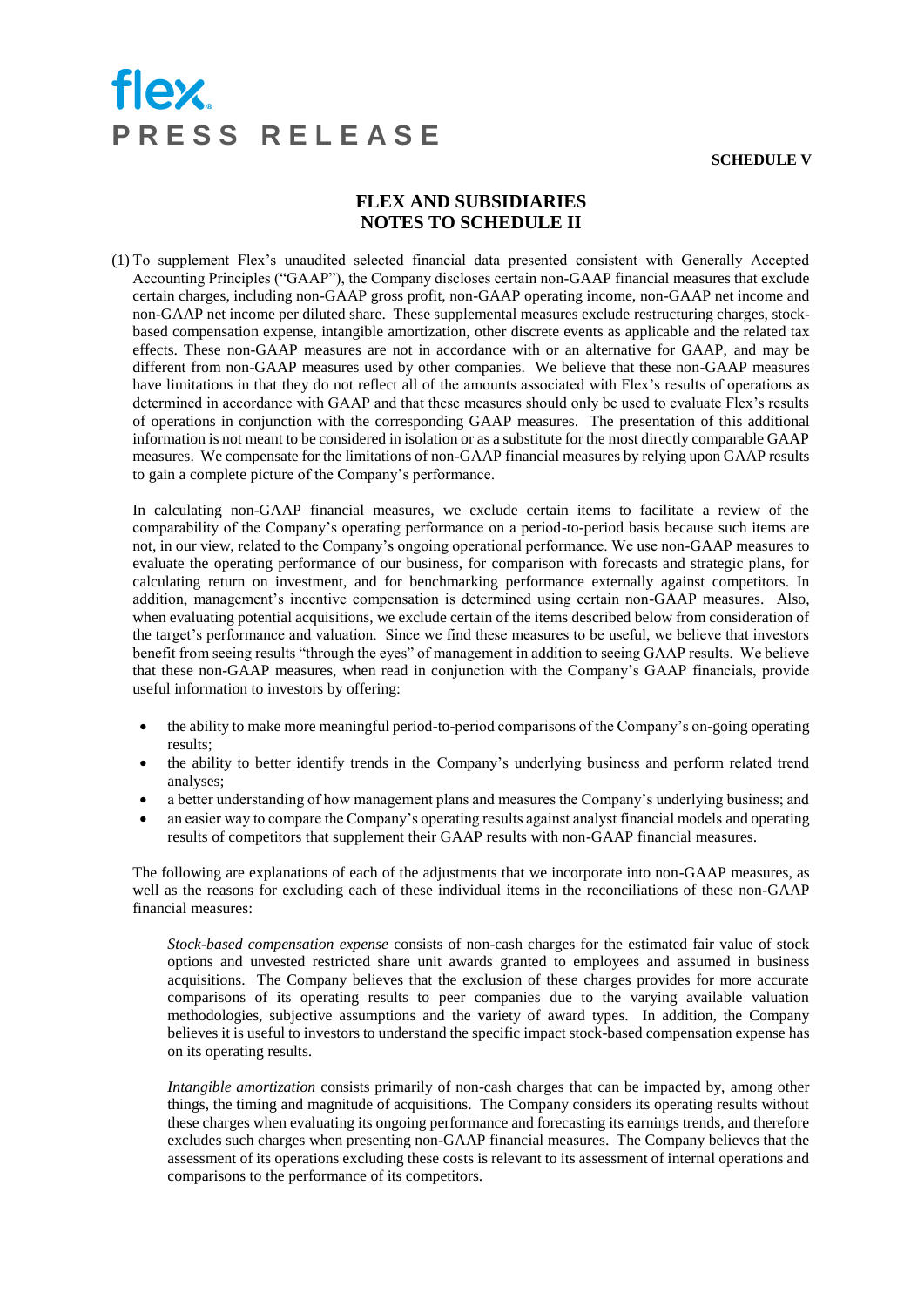*Customer related asset impairments* consist primarily of non-cash impairments of certain property and equipment to estimated fair value for customers we are in the process of disengaging as well as additional provisions for doubtful accounts receivable for customers that are experiencing significant financial difficulties. Certain inventory on hand could be subject to impairment to net realizable value for these customers as well. These costs are excluded by the Company's management in assessing current operating performance and forecasting its earnings trends and are therefore excluded by the Company from its non-GAAP measures.

*Contingencies and other* consists primarily of costs not directly related to ongoing or core business results such as (1) costs incurred relating to the independent investigation undertaken by the Audit Committee of the Company's Board of Directors completed in June 2018, (2) certain charges related to Multek China that was divested in the second quarter of fiscal year 2019, (3) damages incurred from a typhoon that impacted a China facility in the second quarter of fiscal year 2018, and (4) certain legal matters for which loss contingencies are believed to be probable and estimable in the second quarter of fiscal year 2018. These costs are excluded by the Company's management in assessing current operating performance and forecasting its earnings trends and are therefore excluded by the Company from its non-GAAP measures.

*Restructuring charges* include severance for rationalization at existing sites and corporate SG&A functions as well as asset impairment, lease termination, and other charges relate to the closures and consolidations of certain operating sites. These costs may vary in size based on the Company's initiatives and are not directly related to ongoing or core business results, and do not reflect expected future operating expenses. These costs are excluded by the Company's management in assessing current operating performance and forecasting its earnings trends and are therefore excluded by the Company from its non-GAAP measures.

*Other charges (income), net* consists of various other types of items that are not directly related to ongoing or core business results, such as the gain or loss from certain divestitures, gain from deconsolidation of certain entities, and impairment charges associated with non-core investments. We exclude these items because they are not related to the Company's ongoing operating performance or do not affect core operations. Excluding these amounts provides investors with a basis to compare Company performance against the performance of other companies without this variability.

*Adjustment for taxes* relates to the tax effects of the various adjustments that we incorporate into non-GAAP measures in order to provide a more meaningful measure on non-GAAP net income and certain adjustments related to non-recurring settlements of tax contingencies or other non-recurring tax charges, when applicable.

*Adjustment for operating cash flows and free cash flow metrics due to a recently issued accounting standard.* In Q1 fiscal year 2019, the adoption of the new cash flow accounting standard resulted in a reclassification of cash flows related to the collection of certain receivables sold through the Company's asset-backed receivable securitization program from operating activities to investing activities. The Company utilizes net cash flow from its various A/R sales programs as a low-cost source to fund operations and as a critical net working capital management tool. Cash flow from operations is also a critical metric that investors use to evaluate a company's earnings power. The Company views and manages all collections under the program similarly without bifurcation and accordingly provides the adjustment to reflect cash flows from operations inclusive of all collections of receivables sold through the programs.

In addition, we define our free cash flow metric to be GAAP net cash flows from operating activities, plus cash collection of deferred purchase price, less purchases of property and equipment net of proceeds from dispositions to reflect this change and present cash flows on a consistent basis for investor transparency. We believe Free Cash Flow is an important liquidity metric because it measures, during a given period, the amount of cash generated that is available to repay debt obligations, make investments, fund acquisitions and for certain other activities. Since Free Cash Flow includes investments in operating assets, we believe this non-GAAP liquidity measure is useful in addition to the most directly comparable GAAP measure – "net cash used in operating activities." See below for the three and nine-month periods ended December 31, 2018 reconciliation of GAAP to Non-GAAP measures: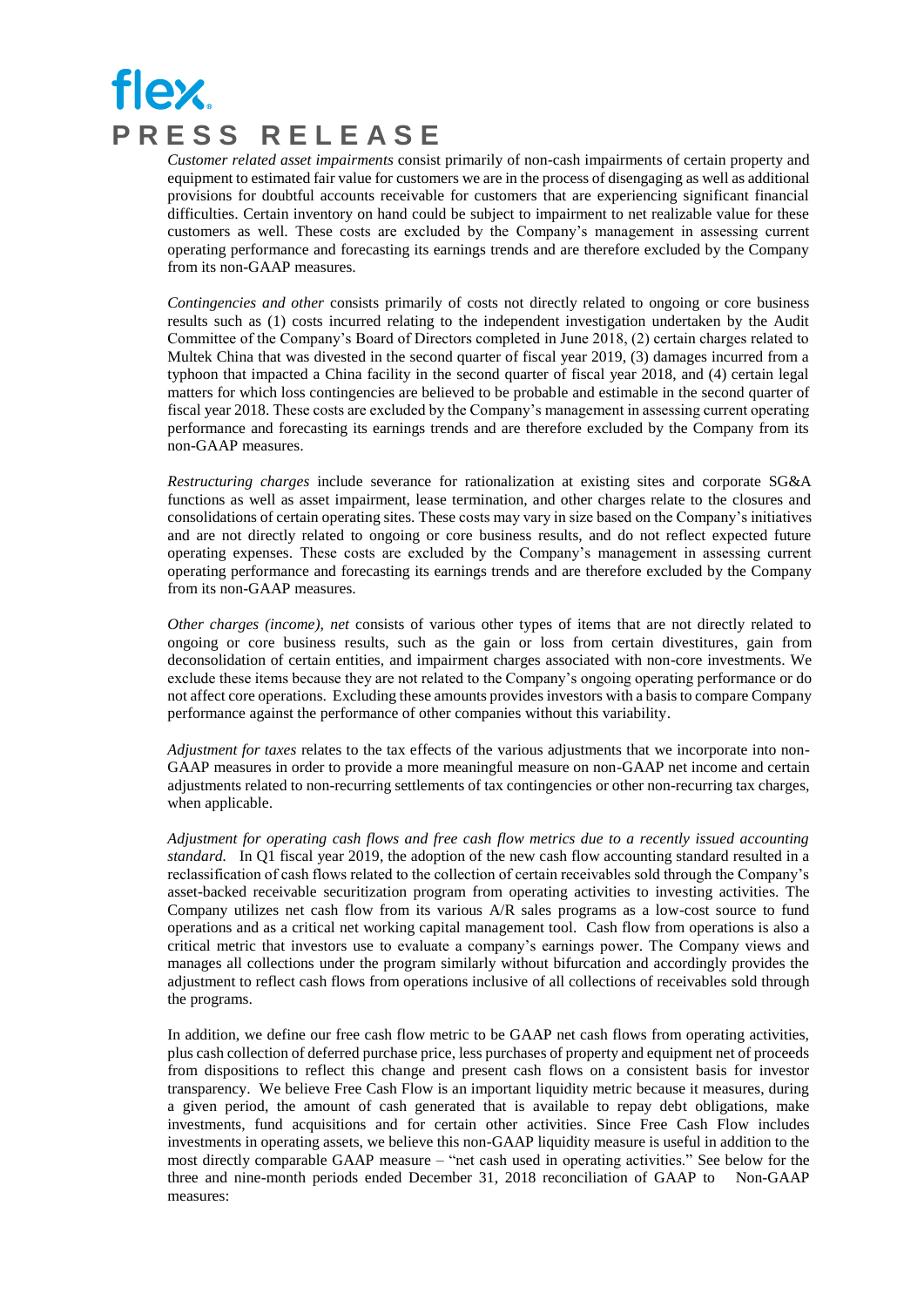|                                                    |                   | <b>Three-Month Period Ended</b> |                          | <b>Nine-Month Period Ended</b> |
|----------------------------------------------------|-------------------|---------------------------------|--------------------------|--------------------------------|
|                                                    | December 31, 2018 |                                 | <b>December 31, 2018</b> |                                |
| Net cash used in operating activities              | \$                | (621,009)                       | -S                       | (2,328,605)                    |
| Cash collections of deferred purchase price        |                   | 894.617                         |                          | 2,707,562                      |
| Adjusted net cash provided by operating activities |                   | 273,608                         |                          | 378,957                        |
| Net Capital Expenditures                           |                   | (154,968)                       |                          | (505, 368)                     |
| Free Cash Flow                                     | \$                | 118,640                         | \$                       | (126, 411)                     |

(2) Basic shares were used in calculating diluted GAAP EPS for the quarter ended December 31, 2018 due to the net loss recognized during the period. Diluted shares for Q3 fiscal 2019 were 526,801 thousand which were used in calculating diluted non-GAAP EPS for the quarter.

(3) Customer related asset impairments for the three-month and nine-month periods ended December 31, 2018 primarily relate to additional provisions for doubtful accounts receivable, inventory and impairment of property and equipment for certain customers experiencing significant financial difficulties and /or we are disengaging from.

(4) We completed the wind-down of our Nike operations in Mexico in Q3 fiscal year 2019 and recognized in total \$36 million and \$66 million for the three-month and nine-month periods ended December 31, 2018. The charge primarily consisted of non-cash asset impairments.

For the three-month period ended December 31, 2018, the Company also incurred certain restructuring charges primarily related to severance for rationalization at certain existing operating and design sites and corporate functions as well as asset impairment charges related to exit of certain immaterial businesses.

(5) Contingencies and other during the three and nine-month periods ended December 31, 2018 primarily consist of costs incurred relating to the independent investigation undertaken by the Audit Committee of the Company's Board of Directors which was completed in June 2018. In addition, for the nine month period ended December 31, 2018, it also includes certain charges of the China based Multek operation that was divested in the second quarter of fiscal year 2019.

During the second quarter of fiscal year 2018, the Company incurred charges in connection with certain legal matters where it believed losses were probable and estimable. Additionally, the Company incurred various other charges predominately related to damages incurred from a typhoon that impacted a China facility.

(6) During the third quarter of fiscal year 2019, the Company recorded a \$70 million impairment charge related to one of its non-core cost method investments due to limited funding the investee has received and its deteriorating operating performance.

During the first quarter of fiscal year 2019, the Company transferred employees and equipment along with certain related software and IP, into Bright Machines which later received additional equity funding from third party investors and changed the composition of the Board of directors removing Flex's control. As such, we deconsolidated the entity and recognized a gain of approximately \$92 million in other income, net for the quarter ended June 29, 2018. During the second quarter of fiscal year 2019, the Company reduced the gain recognized in the first quarter by \$4 million based on the final fair value provided by an independent valuation firm.

The Company sold its Wink business during the first quarter of fiscal year 2018 to an unrelated third-party venture backed company in exchange for contingent consideration fair valued at \$59 million and recognized a gain on sale of \$38.7 million.